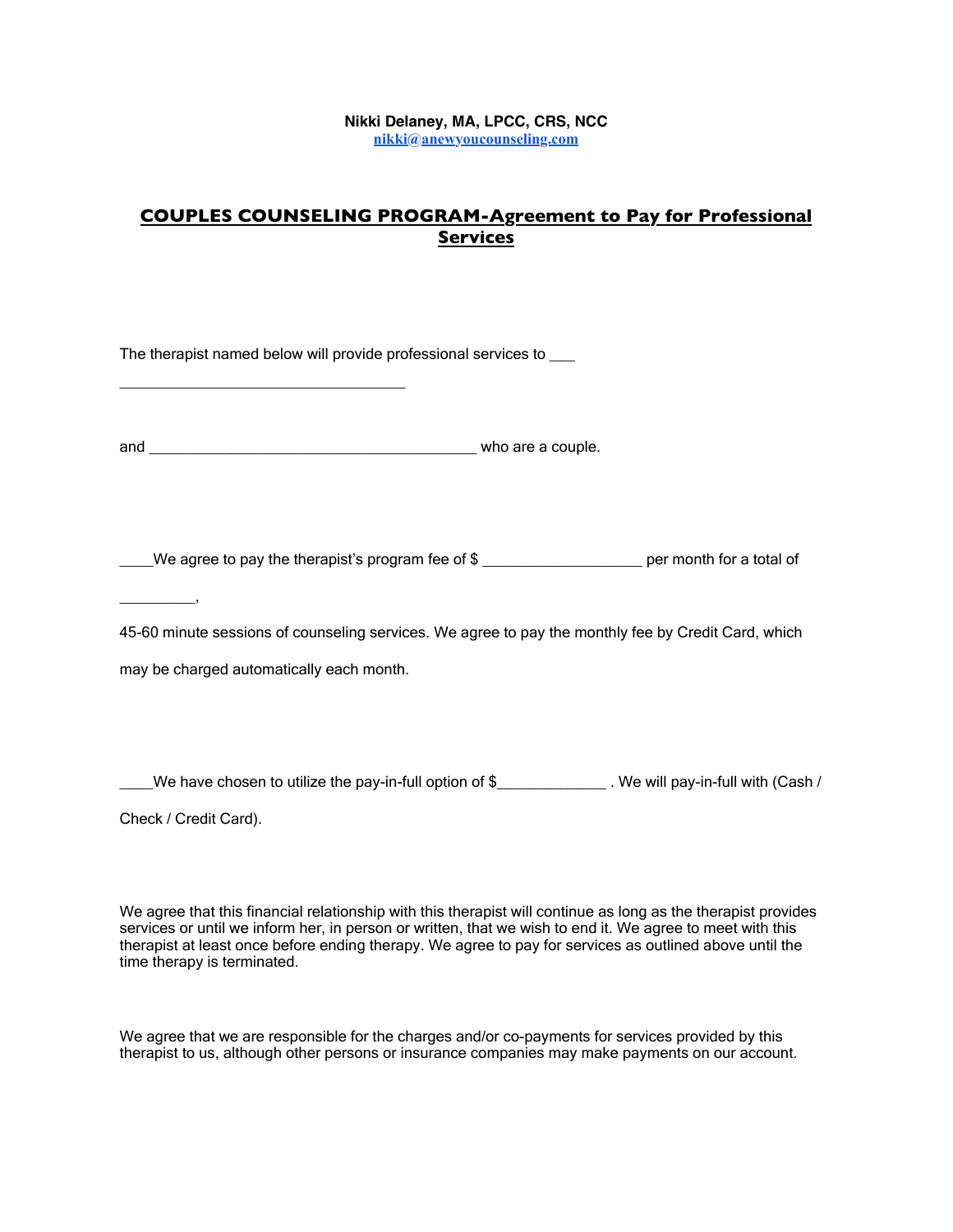We have also read this therapist's "Policies & Procedures" form and agree to act according to everything stated there, as shown by our signatures below and on the form.

 $\_$  ,  $\_$  ,  $\_$  ,  $\_$  ,  $\_$  ,  $\_$  ,  $\_$  ,  $\_$  ,  $\_$  ,  $\_$  ,  $\_$  ,  $\_$  ,  $\_$  ,  $\_$  ,  $\_$  ,  $\_$  ,  $\_$  ,  $\_$  ,  $\_$  ,  $\_$  ,  $\_$  ,  $\_$  ,  $\_$  ,  $\_$  ,  $\_$  ,  $\_$  ,  $\_$  ,  $\_$  ,  $\_$  ,  $\_$  ,  $\_$  ,  $\_$  ,  $\_$  ,  $\_$  ,  $\_$  ,  $\_$  ,  $\_$  , Signature of client (or person acting for client) Date

Signature of client (or person acting for client) Date

I, the therapist, have discussed the issues above with the clients. My observations of these client's behavior and responses give me no reason to believe that this couple is not fully competent to give informed and willing consent.

\_\_\_\_\_\_\_\_\_\_\_\_\_\_\_\_\_\_\_\_\_\_\_\_\_\_\_\_\_\_\_\_\_\_\_\_\_\_\_\_\_\_\_\_\_\_\_\_\_\_\_\_\_\_\_\_\_\_ \_\_\_\_\_\_\_\_\_\_\_\_\_\_\_\_\_\_\_\_\_

\_\_\_\_\_\_\_\_\_\_\_\_\_\_\_\_\_\_\_\_\_\_\_\_\_\_\_\_\_\_\_\_\_\_\_\_\_\_\_\_\_\_\_\_\_\_\_\_\_\_\_\_\_\_\_\_\_\_\_ \_\_\_\_\_\_\_\_\_\_\_\_\_\_\_\_\_\_\_\_

Signature of therapist Date

Credit Card on File Information:

If a credit card it required to be on file to be charged for monthly fees, no-shows, late cancelations or other

necessary payments,